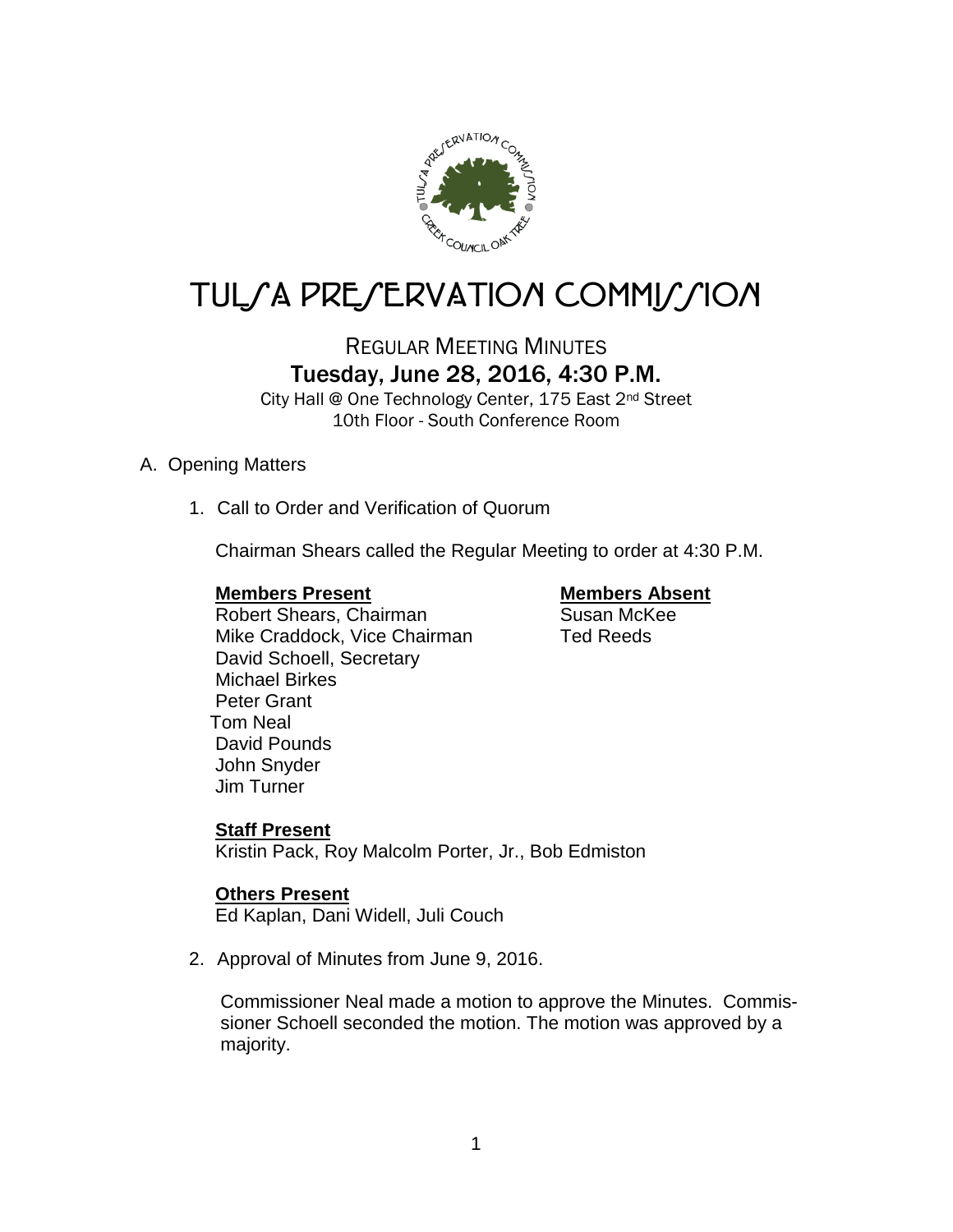#### **Vote: Meeting Minutes, June 9, 2016.**

| In F | -avor |
|------|-------|
|      |       |

**In Favor Opposed Abstaining Not Present**

- 1. Craddock Shears
- 2. Schoell
- 3. Birkes
- 4. Grant
- 5. Neal
- 6. Pounds
- 7. Snyder
- 8. Turner
	- 3. Disclosure of Conflicts of Interest No Conflicts of Interest were disclosed.
- B. Actionable Items
	- 1. **HP-16-035 / 1109 N. Cheyenne Ave.** (Brady Heights) Applicant: Dani Widell
		- *HP Permit Subcommittee Review Date: None*

### Requests:

- 1. Replace non-original door and sidelights with Craftsman Style door and sidelights according to documentation submitted
- 2. Construct Gothic Picket Fence according to Site Plan submitted

Staff presented the application, and the applicant was present. Commissioner Turner inquired about the feature above the door, and the applicant responded that it resembled trim with dentils and that it would be retained. Commissioner Neal inquired whether the new door would be specifically constructed to fit the doorway, and the applicant responded that the door and sidelights would be manufactured according to her specifications.

Commissioner Craddock made a motion to approve the application. The motion was seconded by Commissioner Neal and was approved unanimously. Guidelines cited: A.3.1, A.3.3, A.3.4, A.3.5, A.3.6, A.3.8, G.1.3, G.1.4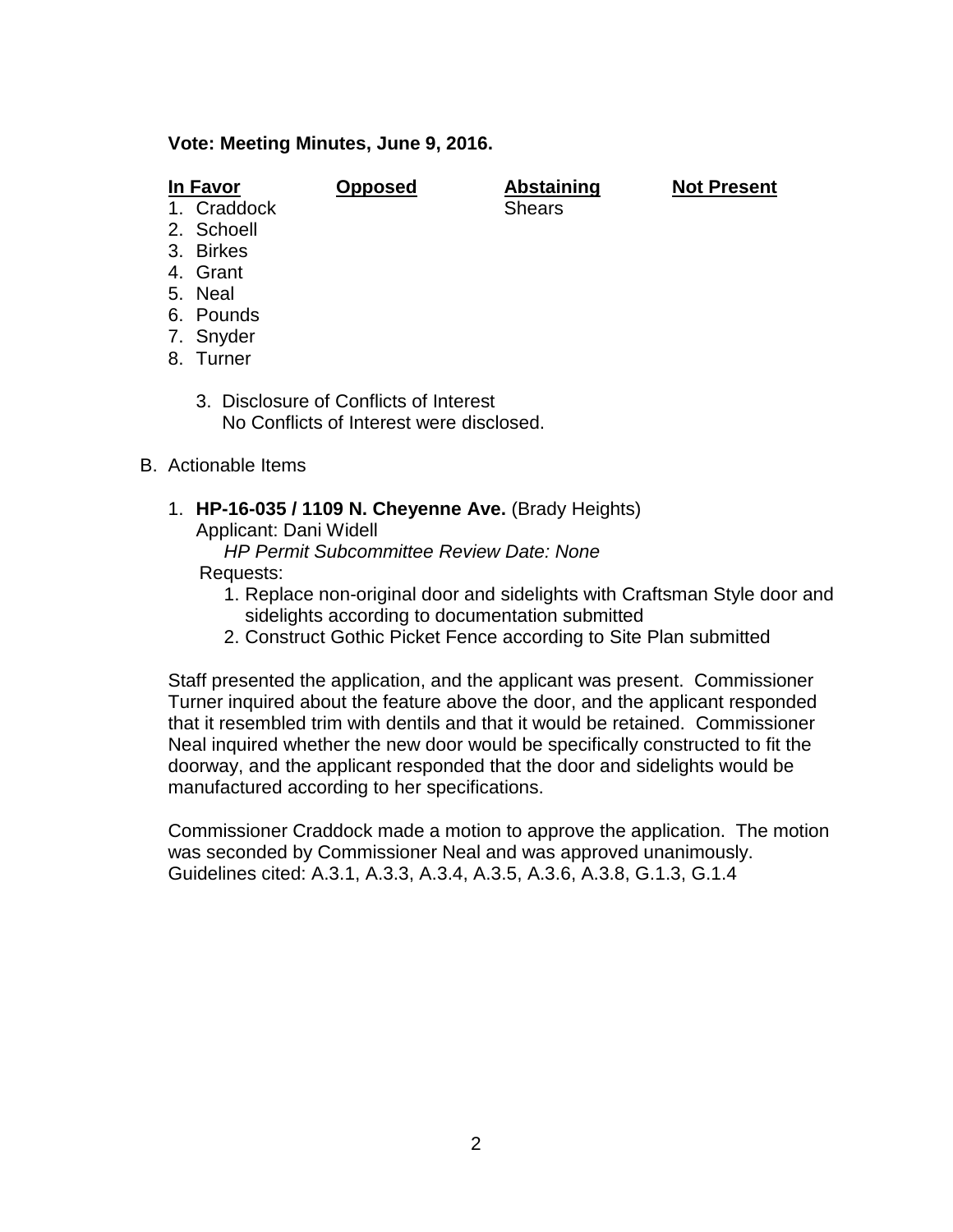**Vote:** 1109 N. Cheyenne Ave. **(Brady Heights)**

**In Favor Opposed Abstaining Not Present**

- 1. Shears
- 2. Craddock
- 3. Schoell
- 4. Birkes
- 5. Grant
- 6. Neal
- 7. Pounds
- 8. Snyder
- 9. Turner
- 2. **HP-16-036 / 919 N. Denver Ave.** (Brady Heights)

Applicant: Dani Widell

 *HP Permit Subcommittee Review Date: None* Request:

1. Remove non-original chain-link fence and replace with Gothic Picket Fence according to Site Plan submitted

Staff presented the application, and the applicant was present. Commissioner Birkes inquired about the color, and the applicant responded that the fence would be painted white and added that the fence would be forty-two inches (42") in height. Commissioner Turner inquired whether panels would be installed, and the applicant indicated that panelized construction would not be adopted.

Commissioner Craddock made a motion to approve the application. The motion was seconded by Commissioner Schoell and was approved unanimously. Guidelines cited: G.1.3, G.1.4

#### **Vote:** 919 N. Denver Ave. **(Brady Heights)**

| In Favor    | <b>Opposed</b> | <b>Abstaining</b> | <b>Not Present</b> |
|-------------|----------------|-------------------|--------------------|
| 1. Shears   |                |                   |                    |
| 2. Craddock |                |                   |                    |
| 3. Schoell  |                |                   |                    |
| 4. Birkes   |                |                   |                    |
| 5. Grant    |                |                   |                    |
| 6. Neal     |                |                   |                    |
| 7. Pounds   |                |                   |                    |
| 8. Snyder   |                |                   |                    |
| 9. Turner   |                |                   |                    |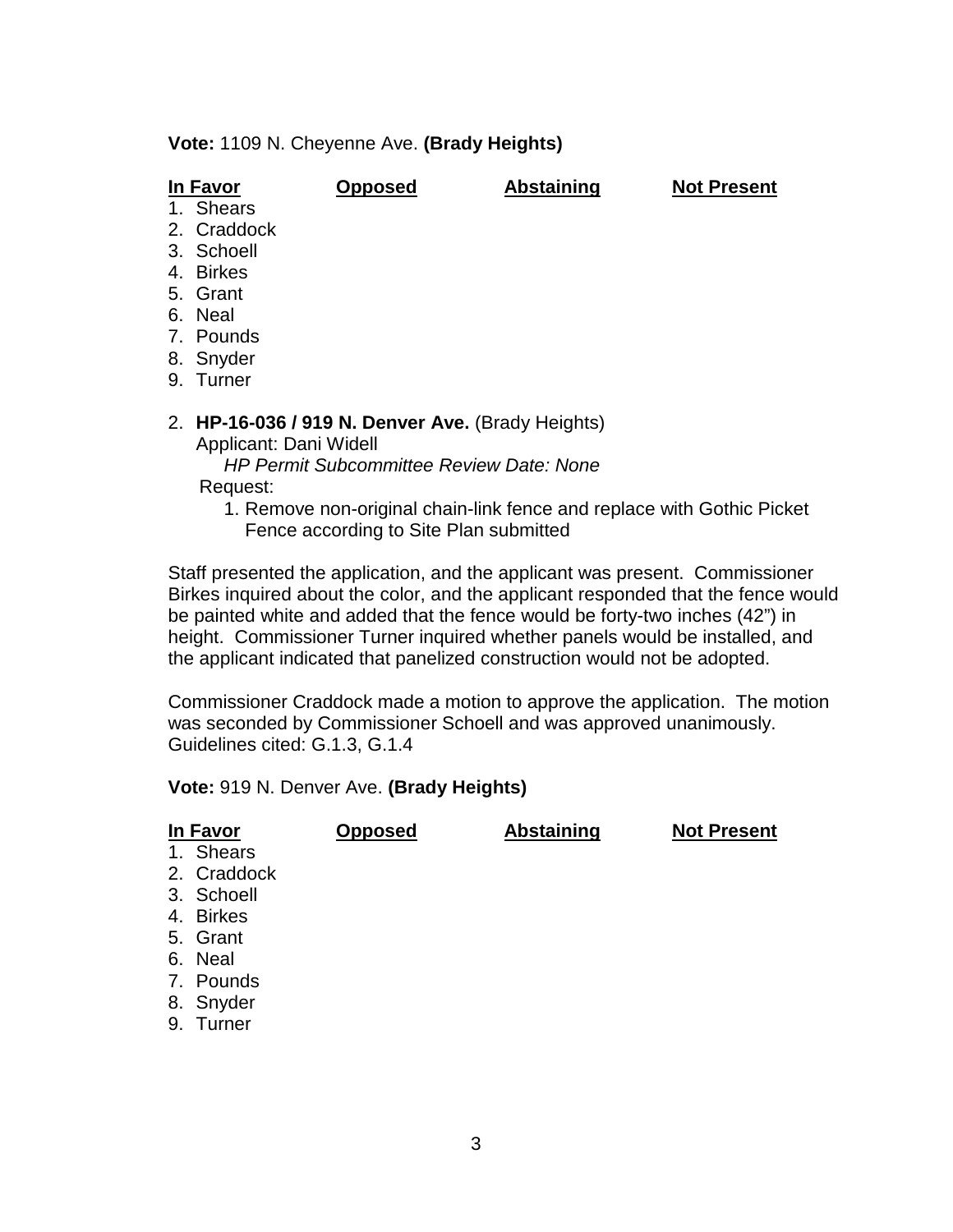#### 3. **HP-16-037 / 1140 N. Denver Ave.** (Brady Heights)

Applicant: Dani Widell

 *HP Permit Subcommittee Review Date: None* Request:

1. Construct Gothic Picket Fence according to Site Plan submitted

Staff presented the application, and the applicant was present. Commissioner Shears inquired about the width of the gate, which was indicated as eighty inches (80") on the Site Plan. The applicant responded that the width of the gate corresponded to the width of the sidewalk. Commissioner Craddock inquired whether a single gate was in fact proposed, and the applicant indicated that, although only a single gate had been considered, other proposals would be welcome. Commissioner Neal recommended installation of a pair of gates with a rod to secure the center. Discussion about the role of the property as an investment and the length of the project followed. Commissioner Shears com mented on the direction of the swing of the gates proposed in the previous and current applications and indicated a preference for a swing inward toward the entrance. Commissioner Turner inquired about the proximity of the sites, and the staff responded that they were not immediately adjacent.

 Commissioner Turner made a motion to approve the application with the con dition that the solution features two gates. The motion was seconded by Com missioner Neal and was approved unanimously. Guidelines cited: G.1.3, G.1.4

#### **Vote:** 1140 N. Denver Ave. **(Brady Heights)**

| In Favor     | <b>Opposed</b> | <b>Abstaining</b> | <b>Not Present</b> |
|--------------|----------------|-------------------|--------------------|
| 1. Shears    |                |                   |                    |
| 2. Craddock  |                |                   |                    |
| 3. Schoell   |                |                   |                    |
| 4. Birkes    |                |                   |                    |
| 5. Grant     |                |                   |                    |
| 6. Neal      |                |                   |                    |
| 7. Pounds    |                |                   |                    |
| 8. Snyder    |                |                   |                    |
| Turner<br>9. |                |                   |                    |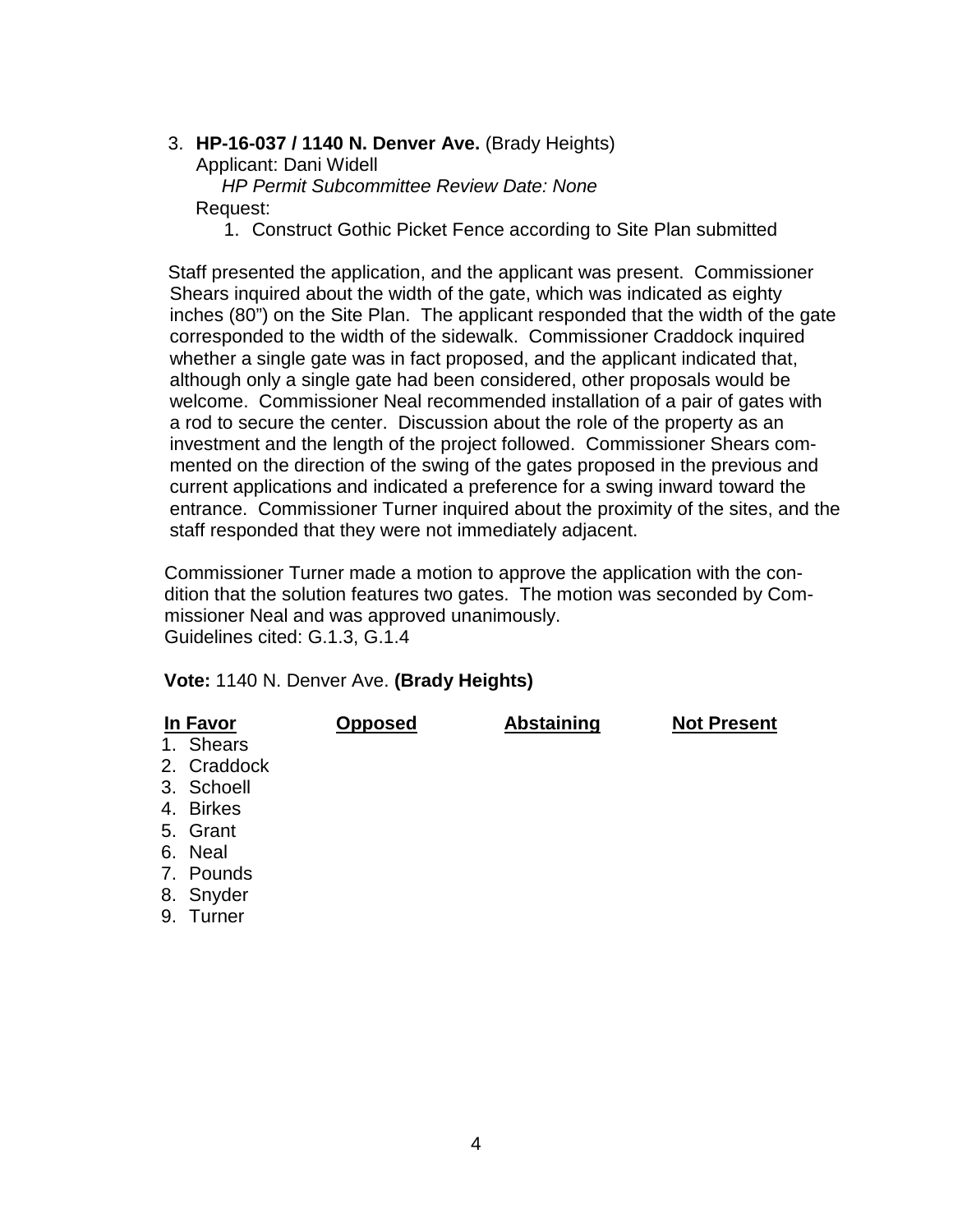#### 4. **HP-16-038 / 716 N. Cheyenne Ave.** (Brady Heights)

Applicant: Dani Widell for William Widell

 *HP Permit Subcommittee Review Date: June 21, 2016* Request:

1. Construct wood porch rail and add metal bar to comply with code

 Staff presented the application, and the applicant was present. Commissioner Craddock presented the report from the Historic Preservation Permit Subcom mittee and noted that discussion had focused on the requirement of the code and that the applicant had cooperated with the subcommittee to seek a satis factory solution. Commissioner Shears inquired whether the construction of the rail had been required by the Permit Center. The applicant responded that the columns displayed evidence of the previous installation of a rail and that enclo sure would be a proactive solution, since the porch was fairly high. Commis sioner Shears wondered whether the guidelines would supersede the code in these circumstances and permit construction of the rail without addition of the bars. Staff noted that any new construction would be required to comply with the code.

 Discussion about the design of the rail followed. Commissioner Craddock noted that several bars would be needed above the rail since a minimum distance of four inches (4") between them would be required. Commissioner Turner proposed that the review focus only on the design of the wood rail and made a motion for its approval. Commissioner Schoell inquired about the dimensions of the elements of the rail, and the applicant indicated that not every dimension had been noted on the sketch provided by the staff. Several commissioners expressed concern about approval of the application without further details.

 Commissioner Turner declined to withdraw his motion to approve the design of the wood porch rail only. The motion was seconded by Commissioner Craddock and was approved by a majority.

Guidelines cited: A.6.1, A.6.2, A.6.3, A.6.4, A.6.5

**Vote:** 716 N. Cheyenne Ave. **(Brady Heights)**

| In Favor    | <b>Opposed</b> | Abstaining | <b>Not Present</b> |
|-------------|----------------|------------|--------------------|
| 1. Shears   | Schoell        |            |                    |
| 2. Craddock | Neal           |            |                    |
| 3. Birkes   |                |            |                    |
| 4. Grant    |                |            |                    |
| 5. Pounds   |                |            |                    |

- 
- 6. Snyder
- 7. Turner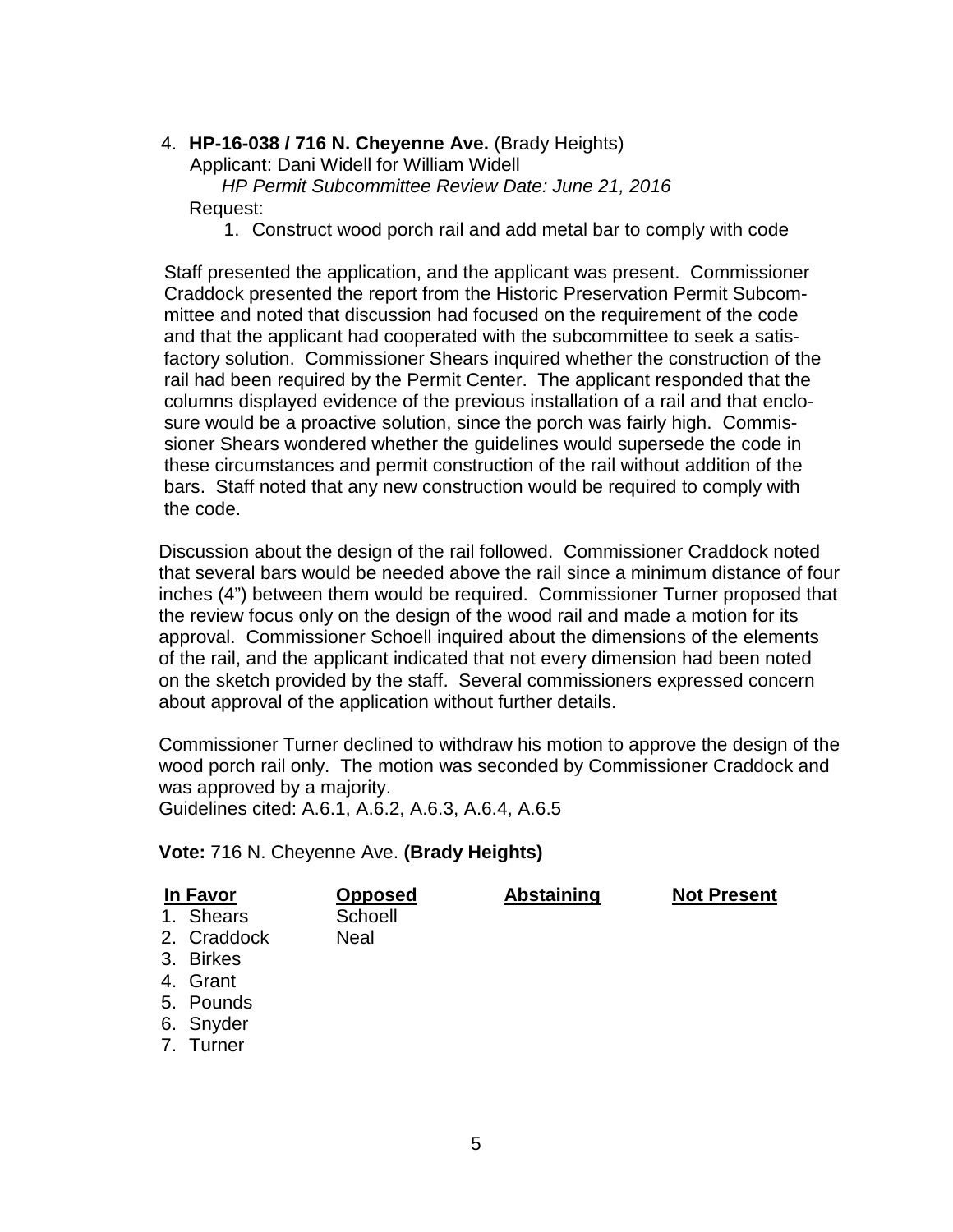# 5. **HP-16-033 / 1518 E. 17th Pl.** (Swan Lake)

 Applicant: The Buckingham Group for Jamie Shilling *HP Permit Subcommittee Review Date: June 21, 2016*

#### Requests:

- 1. Replace porch siding with Western Red Cedar 18" PERFECTION **Shingles**
- 2. Replace screen with wood, double-hung Windsor Windows with eightlight over one-light configuration to match existing windows
- 3. Replace screen door with 15-light, wood door
- 4. Construct concrete steps

 Staff presented the application, and the applicant's representative was present. Commissioner Craddock presented the report from the Historic Preservation Permit Subcommittee and noted that the revision with five eight-over-one windows had not been reviewed. Commissioner Pounds inquired whether shingles had been found on all facades, and the representative responded that only two locations had been investigated. Commissioner Pounds observed that shingles were placed on the upper story and siding was placed on the lower story.

 Discussion focused on the selection of the windows. Commissioner Neal noted that, although the eight-over-one configuration matches the existing windows, the six-over-one configuration seems more appropriate for the style of this residence. Commissioner Turner inquired about the feature which resembled a water table, and the representative responded that the feature was a fascia board topped by a rolled asphalt roof. Commissioner Turner requested clarification about the scope of the review, and staff indicated that this application addressed only the treatment of the porch.

 Commissioner Neal made a motion to approve the application with conditions that the windows on all of the porch's elevations have a six-over-one configuration and that the screen door be replaced with an original, 15-light wood door salvaged from the residence. The motion was seconded by Commissioner Schoell and was approved unanimously.

 Guidelines cited: A.1.1, A.1.2, A.1.3, A.1.4, A.2.2, A.2.3, A.3.1, A.3.2, A.3.3, A.3.5, A.3.6, A.3.7, A.3.8, A.4.1, A.4.7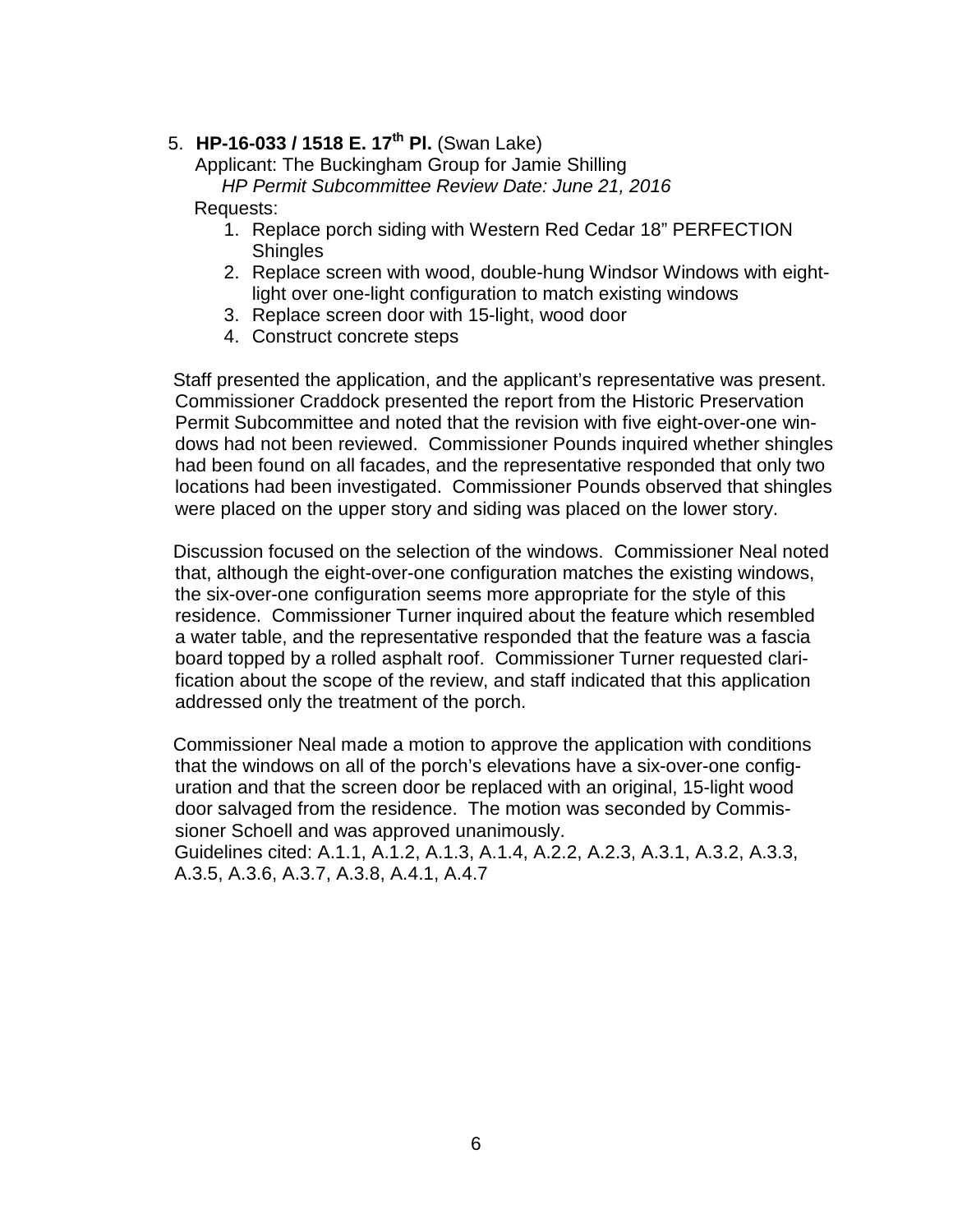## **Vote: 1518 E. 17<sup>th</sup> Pl. <b>(Swan Lake)**

 **In Favor Opposed Abstaining Not Present**

- 1. Shears
- 2. Craddock
- 3. Schoell
- 4. Birkes
- 5. Grant
- 6. Neal
- 7. Pounds
- 8. Snyder
- 9. Turner

#### 6. **HP-16-040 / 1703 S. Troost Ave.** (Swan Lake)

Applicant: Juli Couch-Johnstone

 *HP Permit Subcommittee Review Date: June 21, 2016* Request:

1. Construct driveway according to plans submitted

 Staff presented the application, and the applicant was present. Commissioner Craddock presented the report from the Historic Preservation Permit Subcom mittee and noted that the earlier versions of the proposal failed to satisfy the requirements of the Zoning Code. The applicant commented that the brick for the edge had been salvaged from an historic building. Commissioner Shears inquired about the preparation for the edge, and the applicant responded that a concrete base would be provided.

 Commissioner Schoell made a motion to approve the application, and the motion was seconded by Commissioner Craddock. The motion was approved unani mously.

Guidelines cited: B.2.5, G.2.2, G.2.3

**Vote:** 1703 S. Troost Ave. **(Swan Lake)**

| In Favor    | <b>Opposed</b> | <b>Abstaining</b> | <b>Not Present</b> |
|-------------|----------------|-------------------|--------------------|
| 1. Shears   |                |                   |                    |
| 2. Craddock |                |                   |                    |
| 3. Schoell  |                |                   |                    |
| 4. Birkes   |                |                   |                    |
| 5. Grant    |                |                   |                    |
| 6. Neal     |                |                   |                    |
| 7. Pounds   |                |                   |                    |
| 8. Snyder   |                |                   |                    |
| 9. Turner   |                |                   |                    |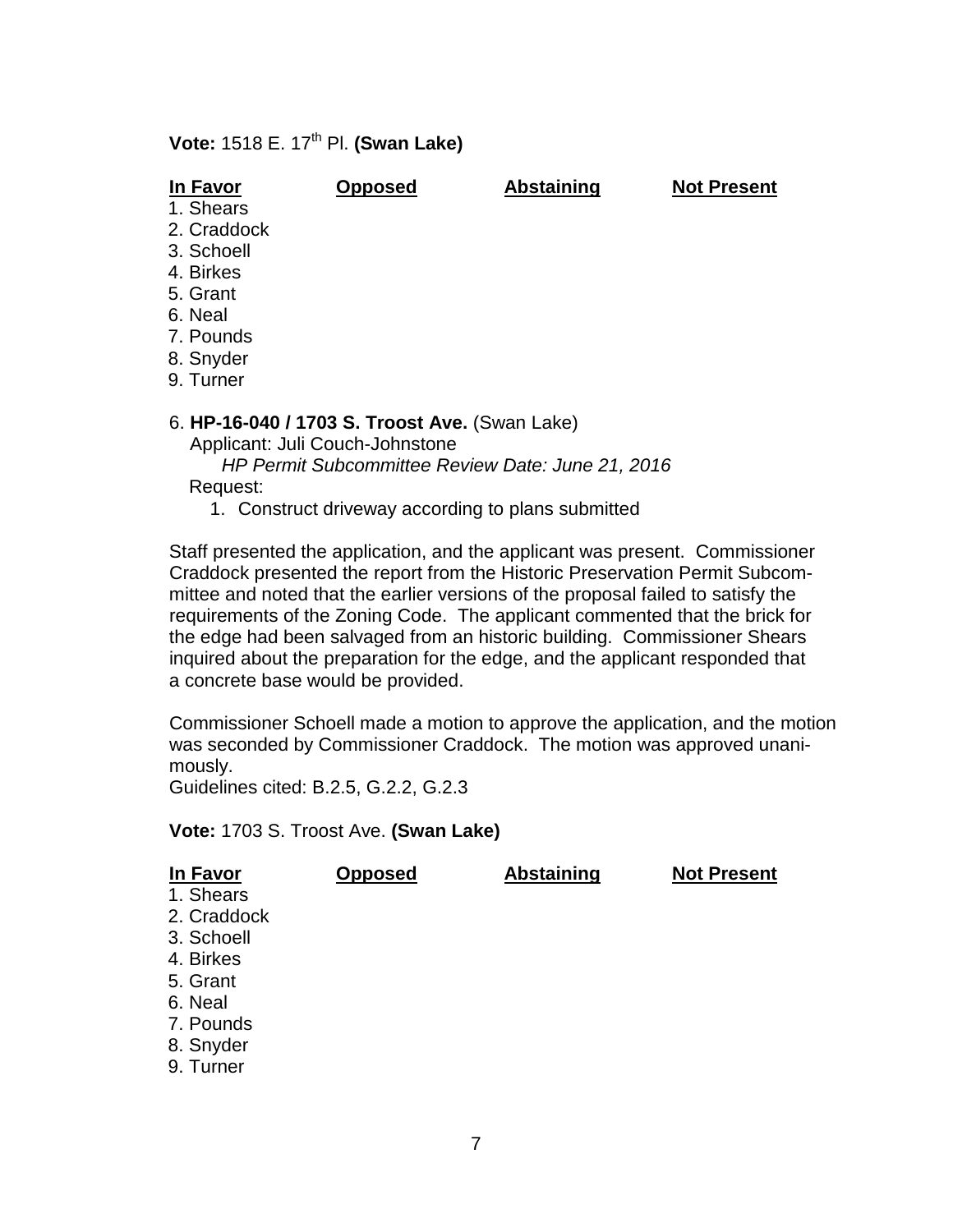## 7. **HP-16-041 / 1536 E. 20th St.** (Swan Lake)

Applicants: Mark and Sherri McMillan

*HP Permit Subcommittee Review Date: None* 

Request:

1. Replace five second-story windows with aluminum-clad, wood windows which match existing windows

 Staff presented the application, and the applicants were not present. Commis sioner Neal observed that the variety of windows contributed to the charm of the residence and noted that the damage did not seem severe enough to justify replacement. Commissioner Pounds requested the Window Survey and was informed that it had inadvertently been omitted from the Staff Report. Commis sioner Schoell speculated that the infiltration of moisture could be due to failure in the flashing and that other strategies, such as repair of the flashing and siding and installation of storm windows, should be considered before replacement.

 Commissioner Neal made a motion to deny approval of the application. The motion was seconded by Commissioner Schoell and was approved by a majority. Guidelines cited: A.4.1, A.4.2, A.4.3, A.4.4, A.4.5, A.4.6, A.4.7, A.4.8

**Vote:** 1536 E. 20<sup>th</sup> St. **(Swan Lake)** 

| In Favor<br>1. Shears<br>2. Craddock | <b>Opposed</b><br><b>Turner</b> | <b>Abstaining</b><br>Grant | <b>Not Present</b> |
|--------------------------------------|---------------------------------|----------------------------|--------------------|
| 3. Schoell                           |                                 |                            |                    |
| 4. Birkes                            |                                 |                            |                    |
| 5. Neal                              |                                 |                            |                    |
| 6. Pounds                            |                                 |                            |                    |
| 7. Snyder                            |                                 |                            |                    |
|                                      |                                 |                            |                    |
| C. Reports                           |                                 |                            |                    |
| 1. Chair Report                      |                                 |                            |                    |

- a. Outreach Committee: Commissioner Turner reported that the final event in the Education Series was well attended.
- 2. Staff Report Staff Approvals: Historic Preservation Permit 39 (HP-16-039) was issued for the removal of the non-original walkway and bulkheads and the replacement of steps and a walkway at 1008 N. Denver Ave.

#### D. New Business

No New Business was introduced.